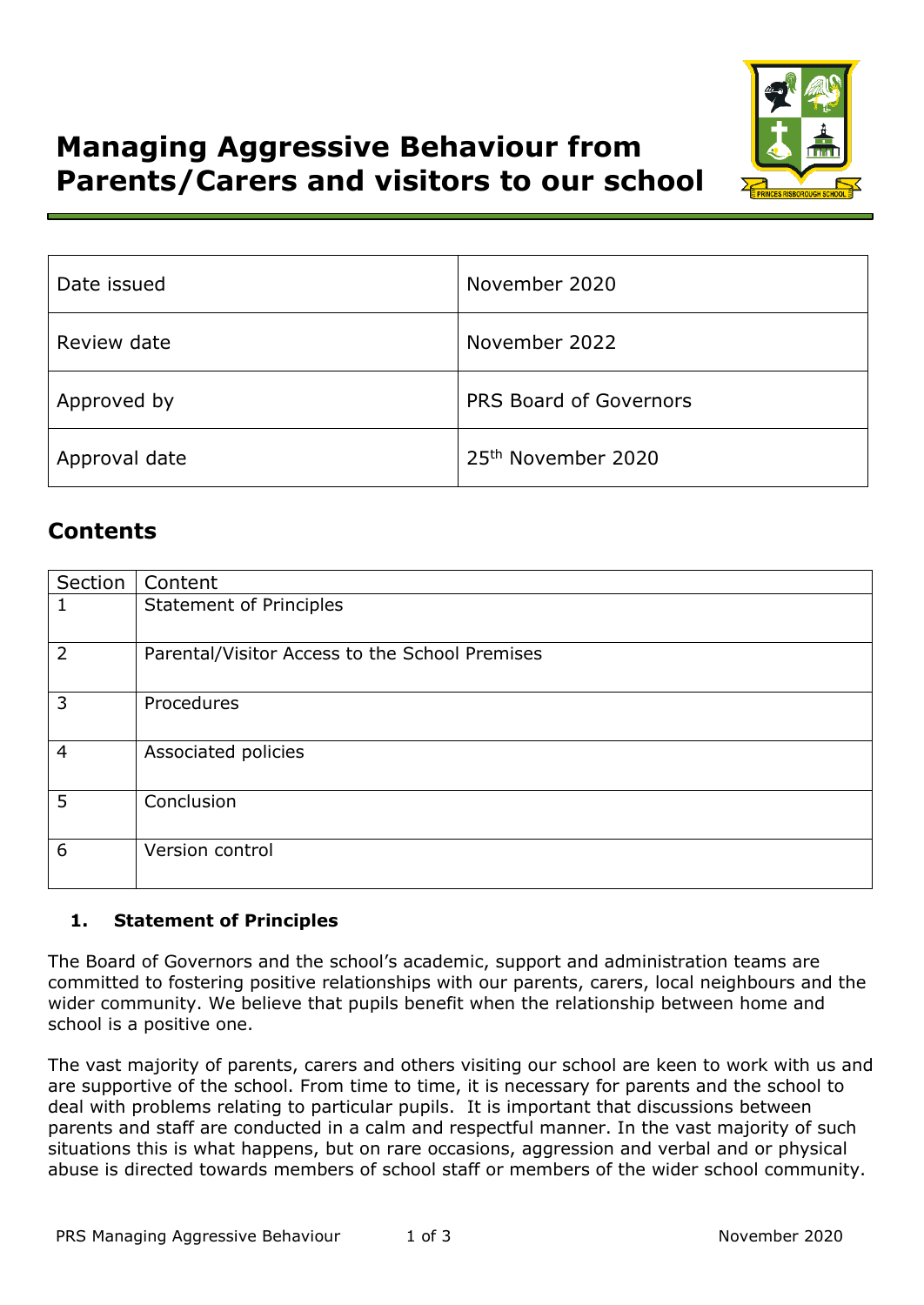The Board of Governors expects and requires members of staff to behave professionally in these difficult situations and attempt to defuse the situation where possible, seeking the involvement as appropriate of other colleagues. However, all members of staff have the right to work without fear of violence, abuse, threat and the right, in an extreme case, of appropriate self-defence.

Violence, threatening behaviour and abuse against school staff or other members of the school community, including other parents and pupils, will not be tolerated. All members of the school community have a right to expect that their school is a safe place in which to work and learn. There is no place for violence, threatening behaviour or abuse in our school.

We expect parents and other visitors to behave in a reasonable way towards members of school staff and the wider school community at all times. This policy outlines the steps that will be taken where behaviour is unacceptable.

An example of the types of behaviour that are considered serious and unacceptable and which will not be tolerated in relation to members of staff, and other members of the community are:

- shouting, either in person or over the telephone
- swearing, either in person or over the telephone/email
- constant emails and/or phone calls which amount to harassment and intimidation, despite the school's best efforts to address a situation
- Inappropriate electronic activity including publishing abusive or inappropriate content with regards to the school, teachers or pupils on social networking websites such as Facebook and Twitter or in email communication
- hitting, slapping, punching, kicking or pushing
- physically intimidation, e.g. standing unnecessarily close to her/him
- the use of rude or aggressive hand gestures, including shaking or holding a fist towards another person
- spitting
- breaching the school's security procedures

This is not an exhaustive list but seeks to provide illustrations of such behaviour. Whilst the use of such behaviour is unacceptable in all circumstances, Princes Risborough School is particularly concerned with protecting its students from being exposed to such behaviour (whether or not directed at them).

#### **Unacceptable behaviour may result in the police being informed of the incident or called to the scene if staff feel suitably threatened.**

# **2. Parental/Visitor Access to the School Premises**

Normally parents/carers (and those with parental responsibility), plus visitors, are granted what is known as "limited licence" to visit the grounds and buildings of a school. Where there are serious concerns regarding the conduct of a parent/visitor, and possible staff/student safety, the Headteacher can:

- initiate a meeting/dialogue with the individual
- write to the visitor, describing their misconduct, explaining its impact on the school and stating its unacceptability
- vary the person's "licence", say, through the addition of conditions e.g. enforcing a single point of contact for a parent/carer/visitor, instructing parents/carers/visitors of the frequency and time that contact will be facilitated